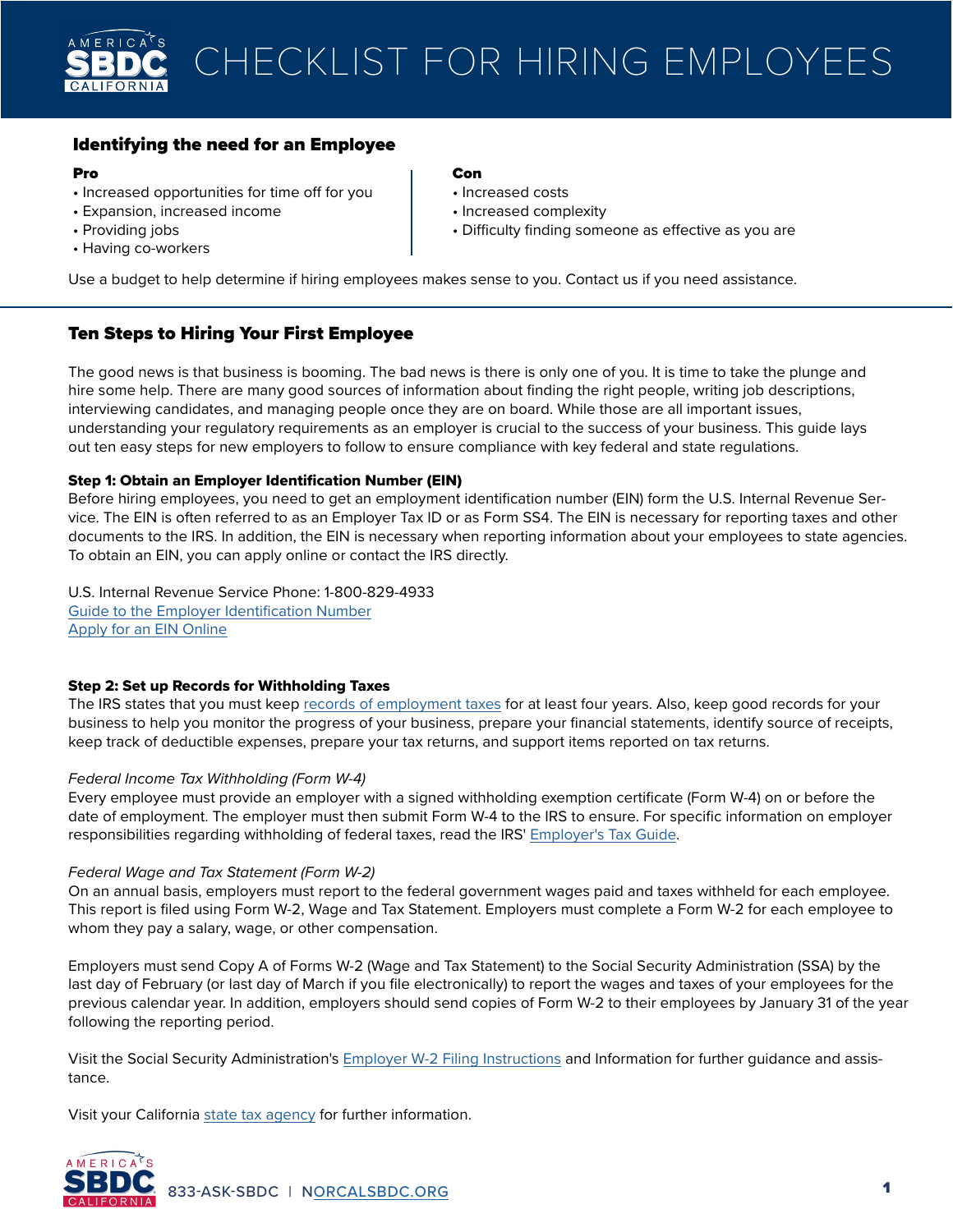## Step 3: Employee Eligibility Verification (Form I-9)

Federal law requires employers to verify an employee's eligibility to work in the United States. Within three days of hire employers must complete an Employment Eligibility Verification Form, commonly referred to as an I-9 form, and by examining acceptable forms of documentation supplied by the employee, confirm the employee's citizenship or eligibility to work in the United States. Employers can only request documentation specified on the I-9 form. Employers who ask for other types of documentation not listed on the I-9 form may be subject to discrimination lawsuits.

Employers do not file the I-9 with the federal government. Rather, an employer is required to keep an I-9 form on file for 3 years after the date of hire or 1 year after the date the employee's employment is terminated, whichever is later. The U.S. Immigration and Customs Enforcement (ICE) agency conducts routine workplace audits to ensure that employers are properly completing and retaining I-9 forms, and that employee information on I-9 forms matches government records.

[Download Form I-9 \(Employment Eligibility Verification\)](https://www.uscis.gov/i-9)

All U.S. employers are responsible for completion and retention of Form I-9 for each individual they hire for employment in the United States, including citizens and non-citizens.

[Instructions for Completing the I-9: Handbook for Employers](https://www.uscis.gov/i-9-central/handbook-for-employers-m-274) - A comprehensive guide to completing Form I-9, Employment Eligibility Verification.

[Small Business Guide to Immigration Regulations](https://www.uschamber.com/sites/default/files/documents/files/021773_labr_immigration_handbook_opt.pdf) - Provides a summary of immigration laws most important to small business owners, including information about completing the I-9 form.

Employers can use information taken from the Form I-9 to verify electronically the employment eligibility of newly hired employees through E-Verify. To get started [register with E-Verify](https://www.e-verify.gov/) to virtually eliminate Social Security mismatch letters, improve the accuracy of wage and tax reporting, protect jobs for authorized workers, and help maintain a legal workforce.

# Step 4: Register with Your States New Hire Reporting Program

The Personal Responsibility and Work Opportunity Reconciliation Act of 1996 requires all employers to report newly hired and re-hired employees to a state directory within 20 days of their hire or rehire date.

Visit the [New Hires Reporting Requirements page](https://www.edd.ca.gov/payroll_taxes/New_Hire_Reporting.htm) to learn how to register with California's New Hire Reporting System.

## Step 5: Obtain Workers' Compensation Insurance

Businesses with employees are required to carry Workers' Compensation Insurance coverage through a commercial carrier, on a self-insured basis, or through the state Workers' Compensation Insurance program. Visit your state's [Workers' Compen](https://www.dir.ca.gov/dwc/faqs.html)[sation Office](https://www.dir.ca.gov/dwc/faqs.html) more information on your state's program. You will need this before you hire employees. You may also contact your local insurance agent or "commercial" agents such as State Fund 443-9721 for more information. The cost is based on a percentage of your labor and will need to be paid in advance.

## Step 6: Unemployment Insurance Tax Registration

Businesses with employees are required to pay unemployment insurance taxes under certain conditions. If your business is required to pay these taxes, you must register your business with your state's workforce agency. The [State Taxes](https://www.usa.gov/business?source=busa) page includes links to your state's agency.

## Step 7: Obtain Disability Insurance (If Required)

Some states require employers to provide partial wage replacement insurance coverage to their eligible employees for non-work related sickness or injury. Currently, if your employees are located in any of the following states, you are required to purchase disability insurance: [California -](https://www.edd.ca.gov/Disability/Employers_and_Self-Employed_Information.htm) The Job Market - Employment Development Department

## Step 8: Post Required Notices

AMERICA

Employers are required by state and federal laws to prominently display certain posters in the workplace that inform employees of

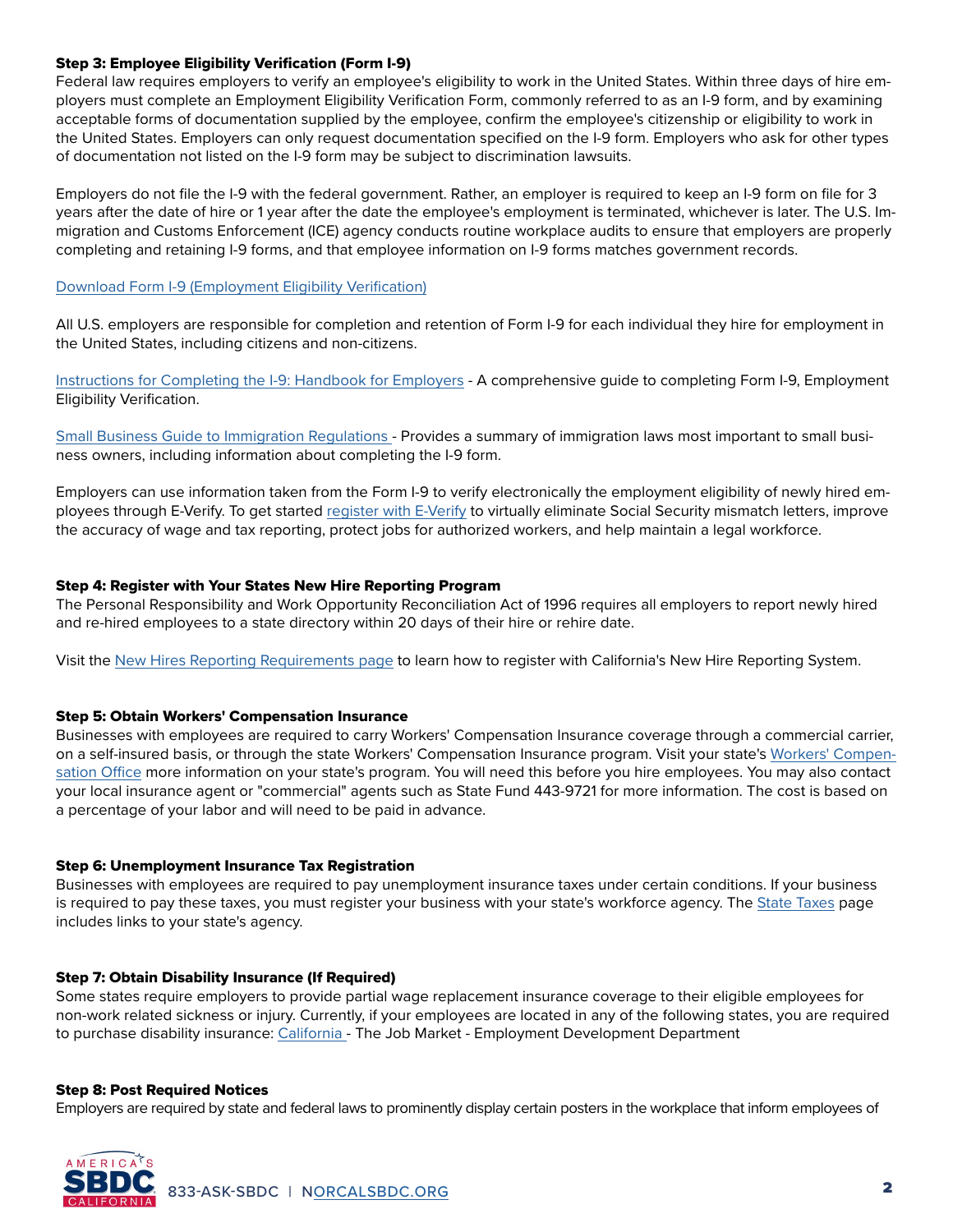their rights and employer responsibilities under labor laws.

These posters available from free from federal and state labor agencies. Visit the Workplace Posters page for specific federal and state posters you will need for your business. California has specific required postings that you can [access here](https://www.dir.ca.gov/wpnodb.html). You can also buy an all-in-one poster from the California Chamber of Commerce at<https://www.calchamber.com/hrcalifornia/Pages/hrcalifornia.aspx>.

### Step 9: File Your Taxes

If you are new employer, there are new federal and state tax filing requirements that apply to you. Generally, each quarter, employers who pay wages subject to income tax withholding, social security, and Medicare taxes must file IRS Form 941, Employer's Quarterly Tax Return. Small businesses an annual income tax liability of \$1,000 or less may file IRS Form 944, Employer's Annual Federal Tax Return instead of Form 941.

You must also file IRS Form 940, Employer's Annual Federal Unemployment (FUTA) Tax Return, if you paid wages of \$1,500 or more in any calendar quarter or you had one or more employees work for you in any 20 or more different weeks of the year. New and existing employers should consult IRS' [Employer's Tax Guide](https://www.irs.gov/pub/irs-pdf/p15.pdf) to understand all their federal tax-filing requirements.

Visit California's agencies for more information: [California Tax Service Center](http://taxes.ca.gov/) [Workers' Compensation Insurance](https://www.dir.ca.gov/dwc/faqs.html) [Unemployment Insurance Tax](https://www.edd.ca.gov/Unemployment/default.htm) [Disability Insurance](https://www.edd.ca.gov/Disability/Employers_and_Self-Employed_Information.htm)

### Step 10: Get Organized and Keep Yourself Informed

Being a good employer does not stop with fulfilling your various tax and reporting obligations. Maintaining a healthy and fair workplace, providing benefits, and keeping employees informed about your company's policies are key to your business' success. Here are some additional steps you should take after you have hired your employees:

#### *Set up Recordkeeping*

In addition to requirements for keeping payroll records of your employees for tax purposes, certain federal employment laws also require you to keep records about your employees. You may be subject to state record keeping requirements as well. Therefore, it is good practice to set up a sound, organized system for maintaining all personnel records. The following sites provide more information about federal reporting requirements:

[Tax Recordkeeping Guidance](https://www.irs.gov/businesses/small-businesses-self-employed/recordkeeping) - Resources and tools aimed at helping employers maintain their tax records.

[Labor Recordkeeping Requirements](https://www.dol.gov/agencies/whd/fact-sheets/21-flsa-recordkeeping) - Employment laws such as the Occupational Safety and Health (OSH) Act, the Fair Labor Standards Act (FLSA) and the Family and Medical Leave Act (FMLA), have certain recordkeeping and/or reporting requirements.

## *Adopt Workplace Safety Practices*

The Occupational Safety and Health Administration's (OSHA) [Quick Start](https://www.osha.gov/complianceassistance/quickstarts) tool provides a clear, step-by-step guide that helps you identify many of the major OSHA requirements and guidance materials that may apply to your workplace.

#### *Understand Employee Benefit Plans*

If you will be providing benefits to your employees, you should become familiar with the uniform minimum standards required by federal law to ensure that employee benefit plans are established and maintained in a fair and financially sound manner. See the U.S. Department of Labor's Employment Law Guide chapter on [Employee Benefit Plans](https://webapps.dol.gov/elaws/elg/erisa.htm) for more information.

#### *Learn Management Best Practices*

While you *aren't* legally required to be a good manager, it sure helps when trying to recruit and retain good employees. The U.S. Small Business Administration's [Guide to Managing Employees p](https://www.sba.gov/business-guide)rovides sound guidance on hiring, motivating, and directing employees.